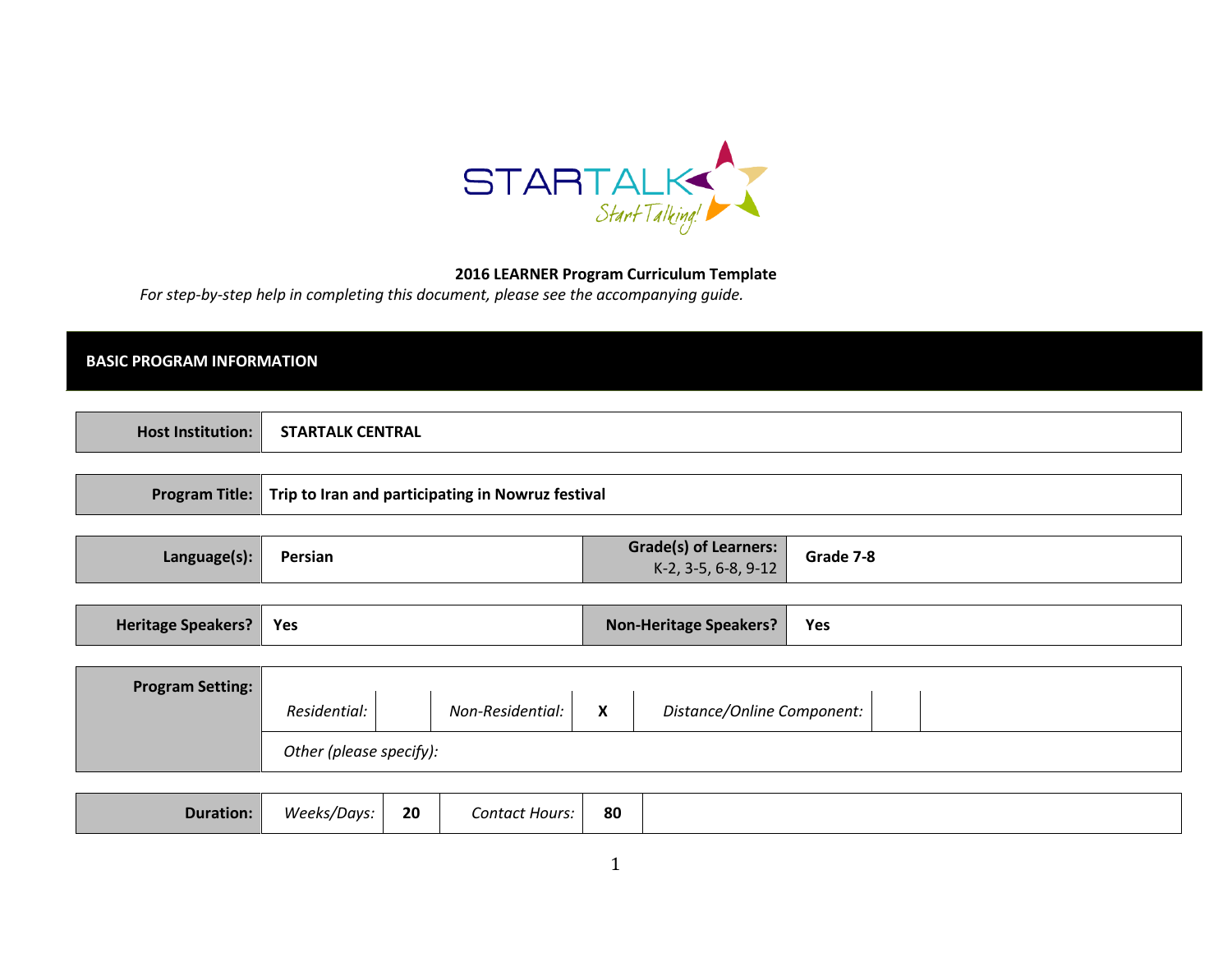|  |  |  | <b>Davs</b> |  |  |  |
|--|--|--|-------------|--|--|--|
|--|--|--|-------------|--|--|--|

| <b>Target Proficiency</b><br>Level: | Reading and Writing: | Target Performance Level(s):<br>(during and by end of program) | Reading and Writing: Advance Low |
|-------------------------------------|----------------------|----------------------------------------------------------------|----------------------------------|
| (by end of program)                 | Intermediate High    |                                                                |                                  |

If your program will enroll learners at different developmental and language proficiency levels, please fill out a separate template for each group.

| `UKKIAULUM<br>$\overline{\phantom{a}}$ | Shakhali<br>Ms.<br>. Haia |
|----------------------------------------|---------------------------|
| bv:                                    |                           |

| Email: | hajarparish@gmail.com |
|--------|-----------------------|
|--------|-----------------------|

| <b>STARTALK-endorsed Principles for Effective Teaching and Learning</b>  |
|--------------------------------------------------------------------------|
| Implementing a standards-based and thematically organized curriculum     |
| Facilitating a learner-centered classroom                                |
| Using target language and providing comprehensible input for instruction |
| Integrating culture, content, and language in a world language classroom |
| Adapting and using age-appropriate authentic materials                   |
| Conducting performance-based assessment                                  |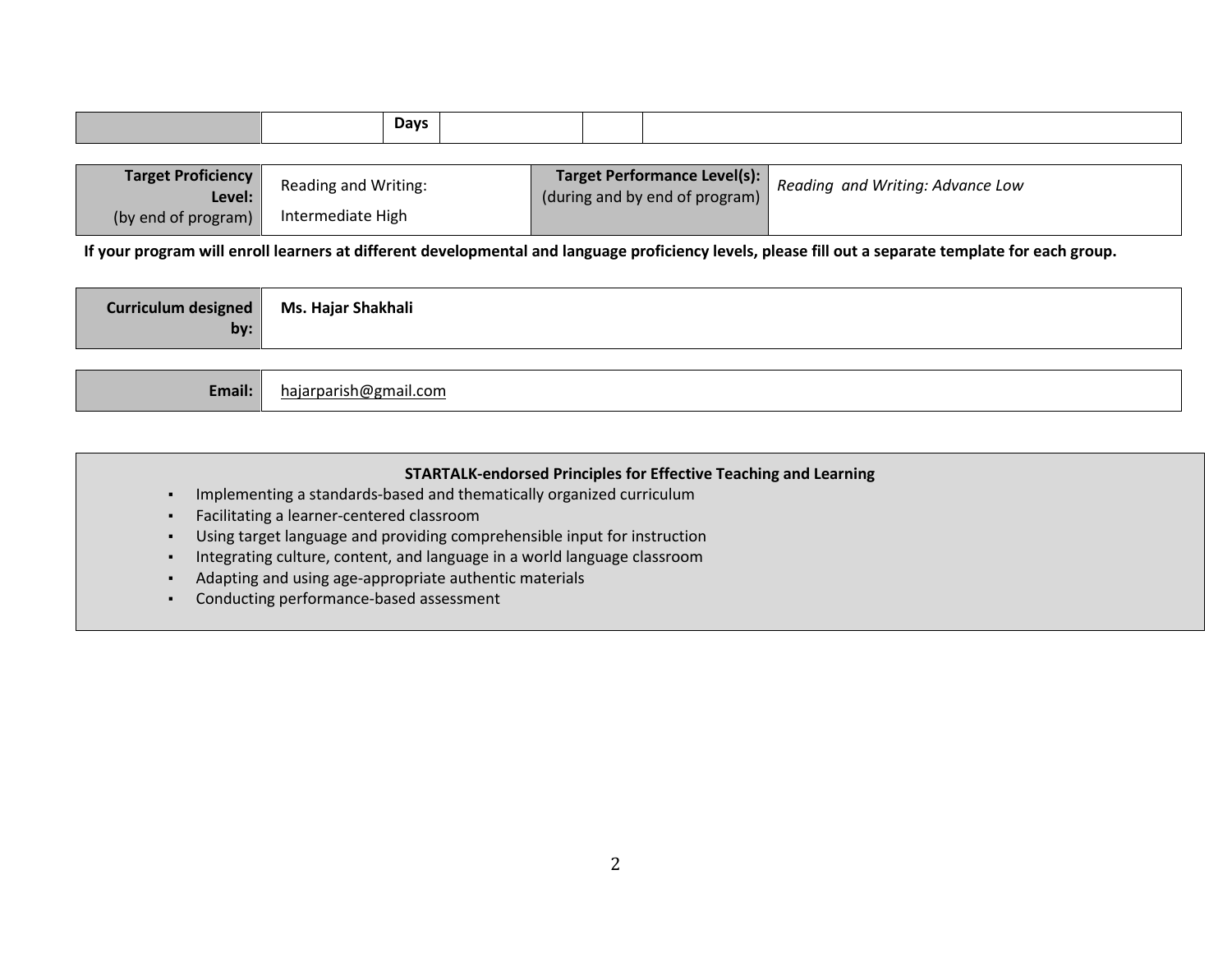### STAGE 1: What will learners be able to do with what they know by the end of the program?

#### Program Overview and Theme

 In a paragraph, provide a brief overview of your program. What is the theme that will guide standards-based instruction and learning throughout the program? What will learners experience during the program? What do you hope learners will be able to do after the program ends?

Theme: "Trip to Iran and participating in Nowruz festival." Nowruz (new day), which marks the beginning of spring, is widely celebrated in Iran and the neighboring courtiers of Afghanistan and Tajikistan on New Year (solar calendar). The history of Nowruz goes back to three thousand years. Through interactive activities, learners will explore traditions and customs that are involved with the Nowruz celebration. They will learn when Nowruz is celebrated, for how many days, what do families and societies do in order to welcome the start of spring in Nowruz, etc.

The course will target learners at 7-8 grades (12-13 years old); however, activities will be varied in order to differentiate instruction for older learners who are entering the program at the level. For instance, younger children will be exposed to and will practice the language by completing charts, Venn diagram, and matching sentences to images, while older learners will explore more online materials, create advertisements, complete graphic organizers and KWL (Know, Want to know, Learned), and make more detailed presentations on familiar topics.

The curriculum is intended for intensive STARTALK programs (5 days a week, 6 hours per day, including 2 hours for homework and further practice), but can be easily adapted for different time frames such as weekend schools, semester long programs, etc.

In the process of learning, students will read articles and stories, write summaries, play related games, talk about routine activities, and share their findings with the class the next day. Learners will also interpret works of art, photographs, and pieces of literature (i.e., simple poems, folkloric stories, etc.). They will further work in pairs and small groups to compare and contrast similarities and differences between New Year's celebrations in Iran, in Afghanistan, and in the United States. They will look at Nowruz related pictures and predict/brainstorm ideas that may be associated with Nowruz. By the end of the program, learners will be able to read and write about favorite foods, games, activities, and important places that Persian usually visit during the Nowruz celebrations. They will also be able to make short presentations and write the steps that are involved in the celebrations in detail.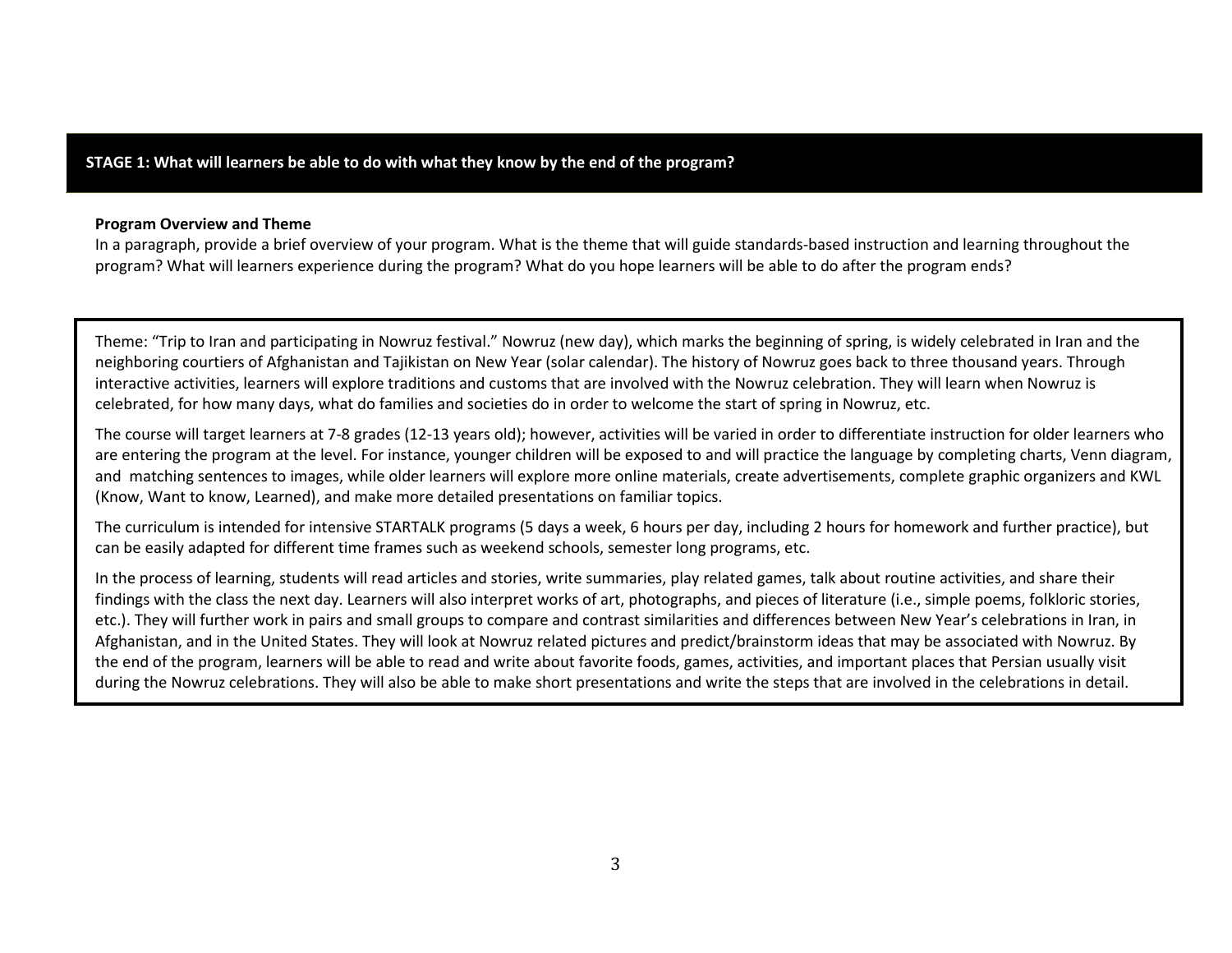# NCSSFL-ACTFL GLOBAL CAN-DO BENCHMARKS

Be sure to label the mode and proficiency level of each statement.

# PROGRAM CAN-DO STATEMENTS OR NCSSFL-ACTFL CAN-DO STATEMENTS

Number the Can-Do statements here and then transfer to Stage 3.

|                                                                                                                                                                                                                                                                                                                                                                                                                                                                                                                                                                                                                                                                                                                                                                                                | <b>Interpretive Reading</b>                                                                                                                                                                                                                                                                                                                                                                                                                                                                                                                                                                       |
|------------------------------------------------------------------------------------------------------------------------------------------------------------------------------------------------------------------------------------------------------------------------------------------------------------------------------------------------------------------------------------------------------------------------------------------------------------------------------------------------------------------------------------------------------------------------------------------------------------------------------------------------------------------------------------------------------------------------------------------------------------------------------------------------|---------------------------------------------------------------------------------------------------------------------------------------------------------------------------------------------------------------------------------------------------------------------------------------------------------------------------------------------------------------------------------------------------------------------------------------------------------------------------------------------------------------------------------------------------------------------------------------------------|
| Intermediate high: I can easily understand the main idea of texts related to<br>everyday life, personal interests, and studies. I can sometimes follow stories<br>and descriptions about events and experiences in various timeframes.                                                                                                                                                                                                                                                                                                                                                                                                                                                                                                                                                         | I can read recipes and follow simple directions to cook popular Persian<br>1.<br>dishes/or sweets from the city of Isfahan.                                                                                                                                                                                                                                                                                                                                                                                                                                                                       |
| Advance Low: I can understand the main idea and some supporting details<br>on a variety of topics of personal and general interest. I can follow stories<br>and descriptions of some length and in various timeframes and genres.                                                                                                                                                                                                                                                                                                                                                                                                                                                                                                                                                              | 2. I can read and understand the main ideas of a short article related to<br>topics such as: a memorable experience, special food (Haft Seen); picnic<br>places (Park Eram, Emam Squre, and Tehran Zoo); famous historical places<br>(Bagh-e-Behesht, See o Se Pol, Chahar Bagh, , Chehel Setoon, pole Khajoo,<br>and Menar Jonboon) to visit during Nowruz; famous people (Shaikh Bahaee,<br>shah safavee, and shah Abbas, Jalaludding Rumi Balkhi); and how people<br>usually spend their time during Nowruz (Sizdah Be-dar).                                                                   |
|                                                                                                                                                                                                                                                                                                                                                                                                                                                                                                                                                                                                                                                                                                                                                                                                | <b>Interpersonal Communication for Reading and Writing</b>                                                                                                                                                                                                                                                                                                                                                                                                                                                                                                                                        |
| Intermediate High: I can participate with ease and confidence in<br>conversations on familiar topics using technology mediated device and<br>methods. I can usually talk about events and experiences in various<br>timeframes. I can usually describe people, places, and things. I can handle<br>social interactions in everyday situations, sometimes even when there is an<br>unexpected complication.<br>Advance Low: I can participate in conversations about familiar topics that<br>go beyond my everyday life. I can talk in an organized way and with some<br>detail about events and experiences in various timeframes. I can describe<br>people, places, and things in an organized way and with some detail. I can<br>handle a familiar situation with an unexpected complication | 3.I can read posting and write responses about different traditional practices<br>and products related to Nowruz celebrations such as: famous Persian<br>restaurants, a typical Nowruz day; picnic places (chahar Bagh School, Si-o-Se<br>Pol,, and Hasht Behesht); food (Sabzi Polo ba Mahee, Reshte Polo, Beryounee<br>Ghayme, Samanoo, kookoo sabzi) historical places (Chehel setoun, Musume<br>of Isfahan, Menar Jonban, Fire temple of Isfahan, Ali Gholi Hammam, shah<br>Mosque, and Jameh Mosque of Isfahan); and famous people ( king Shah<br>Abas, Amir Kabir, and Ferdosee, and Hafiz) |
|                                                                                                                                                                                                                                                                                                                                                                                                                                                                                                                                                                                                                                                                                                                                                                                                | 4. I can communicate via an email or phone call to explain cultural difference<br>in celebration of Nowruz in Iran and Afghanistan.                                                                                                                                                                                                                                                                                                                                                                                                                                                               |
|                                                                                                                                                                                                                                                                                                                                                                                                                                                                                                                                                                                                                                                                                                                                                                                                | <b>Presentational Writing</b>                                                                                                                                                                                                                                                                                                                                                                                                                                                                                                                                                                     |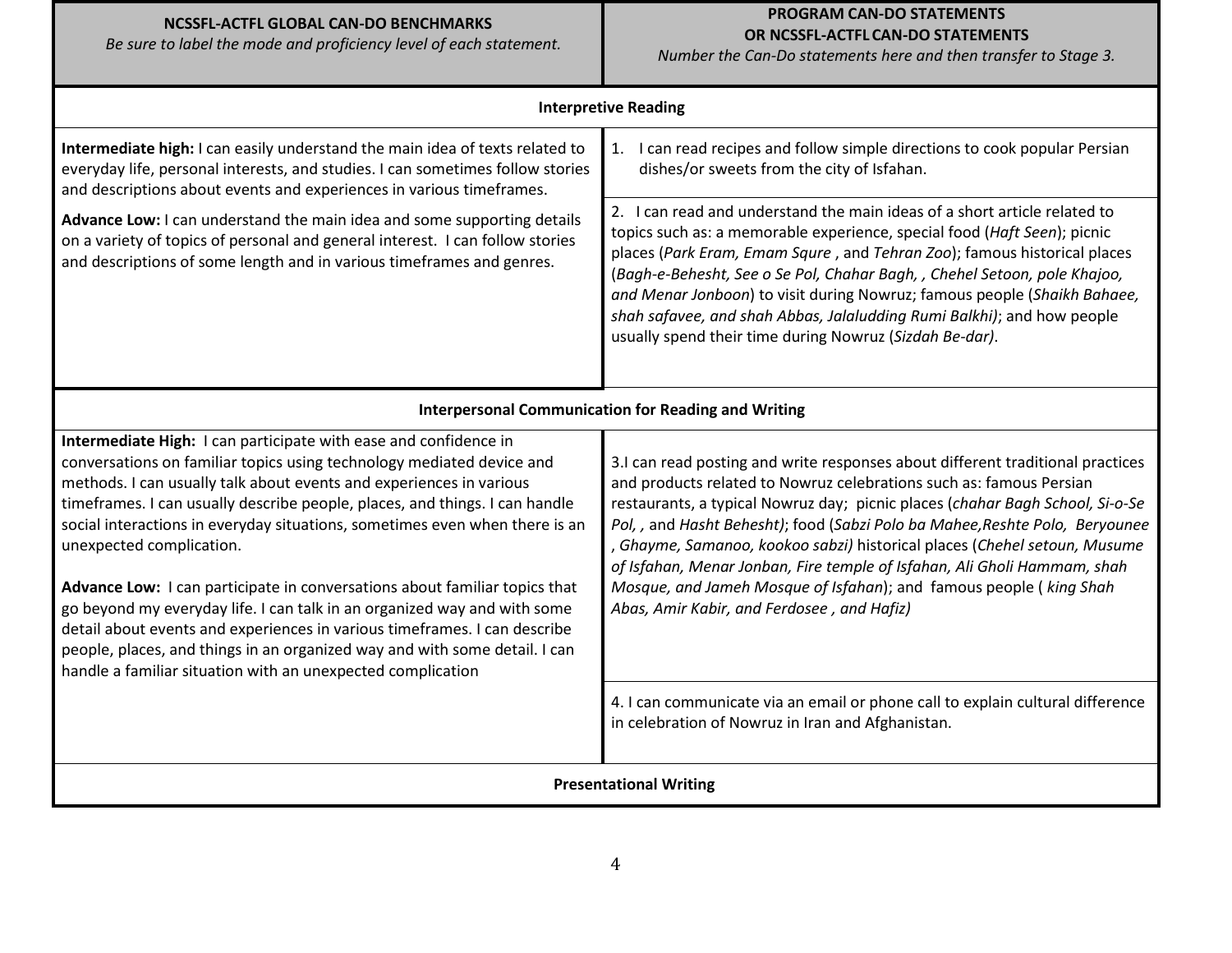| Intermediate High: I can write on topics related to school, work, and<br>community in a generally organized way. I can write some simple<br>paragraphs about events and experiences in various timeframes.<br>Advance Low: I can write on general interest, academic, and professional<br>topics. I can write organized paragraphs about events and experiences in<br>various timeframes. | 5.1 can write a short article or a letter about Nowruz celebrations (Sizdah Be-<br>dar); visiting historical places (Chahar Bagh school, Takhte Jamshed, Hasht<br>Behesht, Se o se pol, Menar Jonban, and Hammame feen e kashan);<br>preparing Nowruz special dishes (Haft Seen, Sabzee polo, Samanoo,<br>Beryounee); and identifying important historical figures and their<br>characteristics (King Shah Abbas, Amir Kabir, Ferdosee, Hafiz, and Mawlana<br>Jalaludding Rumi Balkhi). |  |
|-------------------------------------------------------------------------------------------------------------------------------------------------------------------------------------------------------------------------------------------------------------------------------------------------------------------------------------------------------------------------------------------|-----------------------------------------------------------------------------------------------------------------------------------------------------------------------------------------------------------------------------------------------------------------------------------------------------------------------------------------------------------------------------------------------------------------------------------------------------------------------------------------|--|
|                                                                                                                                                                                                                                                                                                                                                                                           | 6. I can write about a memorable story related to Nowruz such as describing<br>my last visit to Iran during Nowruz (meeting extended family, having picnic in<br>park Jamsheedeyeh, visiting shiraz, and Tehran zoo).                                                                                                                                                                                                                                                                   |  |

You may add additional rows as necessary.

# STAGE 2: How will learners demonstrate what they can do with what they know by the end of the program?

#### Summative Performance Assessment

Describe the *major summative* performance assessments you will use for each of the three communicative modes. These assessments will provide evidence that learners have achieved the program learning objectives.

| <b>INTERPRETIVE TASK</b>                                                                                                                          | <b>INTERPERSONAL TASK</b>                                                                                                                      | <b>PRESENTATIONAL TASK</b>                                                                                                                                                                                                  |
|---------------------------------------------------------------------------------------------------------------------------------------------------|------------------------------------------------------------------------------------------------------------------------------------------------|-----------------------------------------------------------------------------------------------------------------------------------------------------------------------------------------------------------------------------|
| Learners understand, interpret, and analyze what<br>is heard, read, or viewed on a variety of topics.                                             | Learners interact and negotiate meaning in<br>spoken, or written conversations to share<br>information, reactions, feelings, and opinions.     | Learners present information, concepts, and ideas<br>to inform, explain, persuade, and narrate on a<br>variety of topics using appropriate media and<br>adapting to various audiences of listeners,<br>readers, or viewers. |
| Through reading different authentic materials,<br>learners will develop an understanding of how<br>traditions and customs have changed over time. | Learners will communicate with friends, and<br>native Persian speakers through short emails and<br>Facebook postings. They will ask each other | Learners will use the findings from readings and<br>communication with friends and native speakers<br>to create a detailed poster (edu.glogster.com)                                                                        |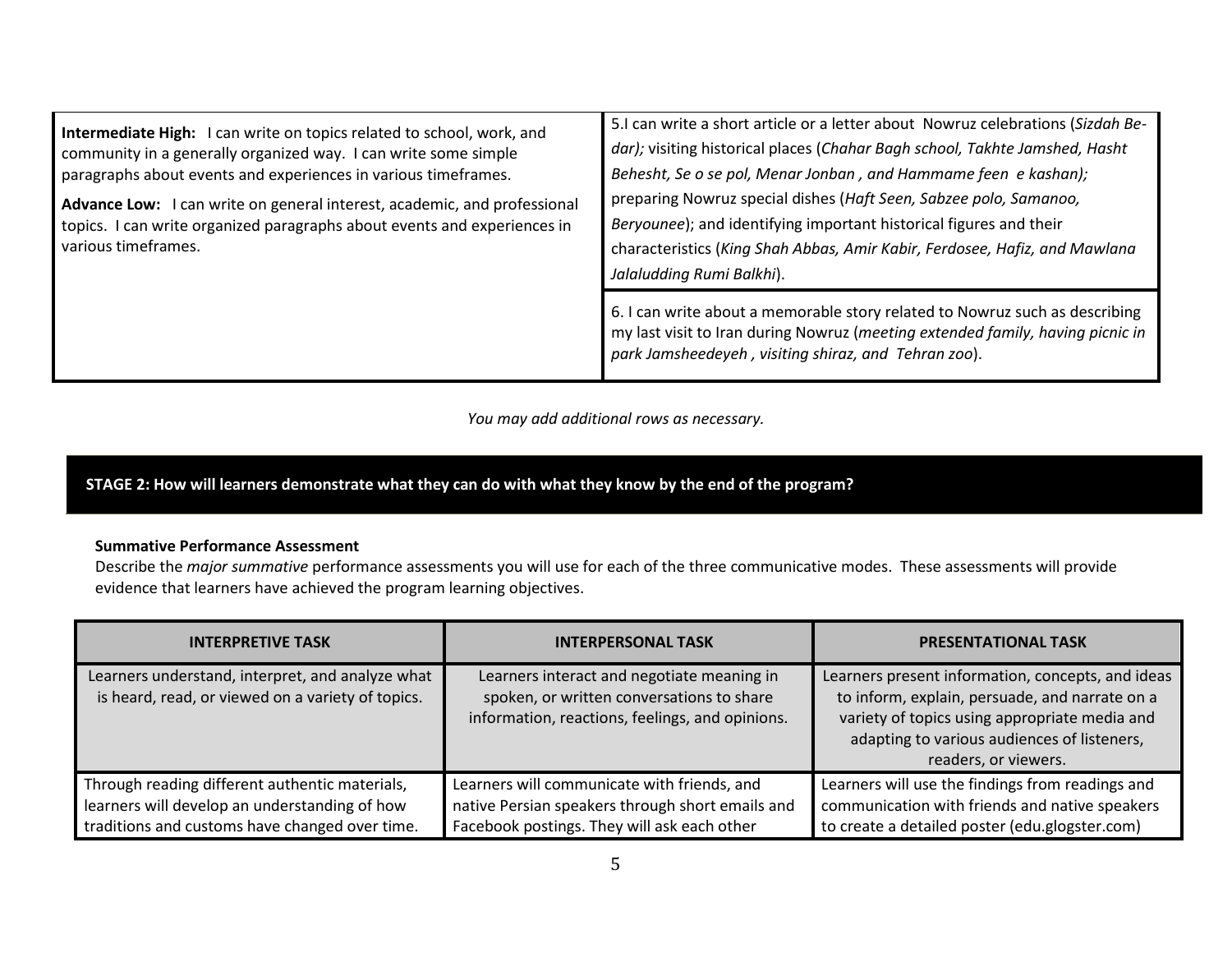| They will compare and contrast Nowruz          | questions about the Nowruz traditions and          | presentation. They will post a picture of their   |
|------------------------------------------------|----------------------------------------------------|---------------------------------------------------|
| celebrations in old days with contemporary     | customs. They will also ask follow up questions to | poster to the program's Moodle/Facebook and       |
| practices in Iran. They will demonstrate their | develop a deeper understanding about the topic.    | write an explanation to inform the readers on     |
| understanding through writing and reading      | Learners will share their findings with classmate  | how Nowruz celebration has changed in today's     |
| summaries. In addition, learners will complete | from the communicating with friends and native     | practices. They will also explain what has caused |
| Venn diagram, compare and contrast New Year    | speakers and answer related questions. Learners    | those practices to be changed. Others students    |
| traditions and customs with that in the United | will post comments to each other's posting on the  | will read the postings and offer comments.        |
| States.                                        | program-created Moodle/Facebook page.              |                                                   |
|                                                |                                                    |                                                   |

STAGE 3: What will prepare learners to demonstrate what they can do with what they know?

#### Learning Experiences

 In this section, list the major learning experiences and related evidence of learning from the beginning through the end of your unit/program. Complete the first column with the program Can-Dos developed or identified in Stage 1. In the second column, determine the specific linguistic, cultural, and other subject matter knowledge and skills that learners will acquire as they work with your program theme. In the third column, indicate the learning experiences that will allow learners to develop these skills and knowledge so that they can perform the summative tasks identified in Stage 2.

| <b>PROGRAM CAN-DO STATEMENTS</b><br>NCSSFL-ACTFL CAN-DO STATEMENTS<br>Learners can | LANGUAGE, CULTURE, CONTENT<br>Learners need to use                                                                                                                                  | <b>MAJOR LEARNING EXPERIENCES &amp; EVIDENCE</b><br>Learners will experience & demonstrate                                                         |
|------------------------------------------------------------------------------------|-------------------------------------------------------------------------------------------------------------------------------------------------------------------------------------|----------------------------------------------------------------------------------------------------------------------------------------------------|
| Copy these Can-Dos directly from Stage 1,<br>Column 2. Use one row per Can-Do.     | List the vocabulary, grammatical structures,<br>language chunks, cultural knowledge, and content<br>information that learners need to accomplish the<br>Can-Dos listed in column 1. | Describe the key learning<br>tasks/activities/formative assessments that<br>allow learners to demonstrate that they can<br>meet the stated Can-Do. |
| <b>Interpretive Reading</b>                                                        |                                                                                                                                                                                     |                                                                                                                                                    |
| <b>Intermediate High:</b>                                                          | Vocabulary:                                                                                                                                                                         | <b>Younger Learner:</b>                                                                                                                            |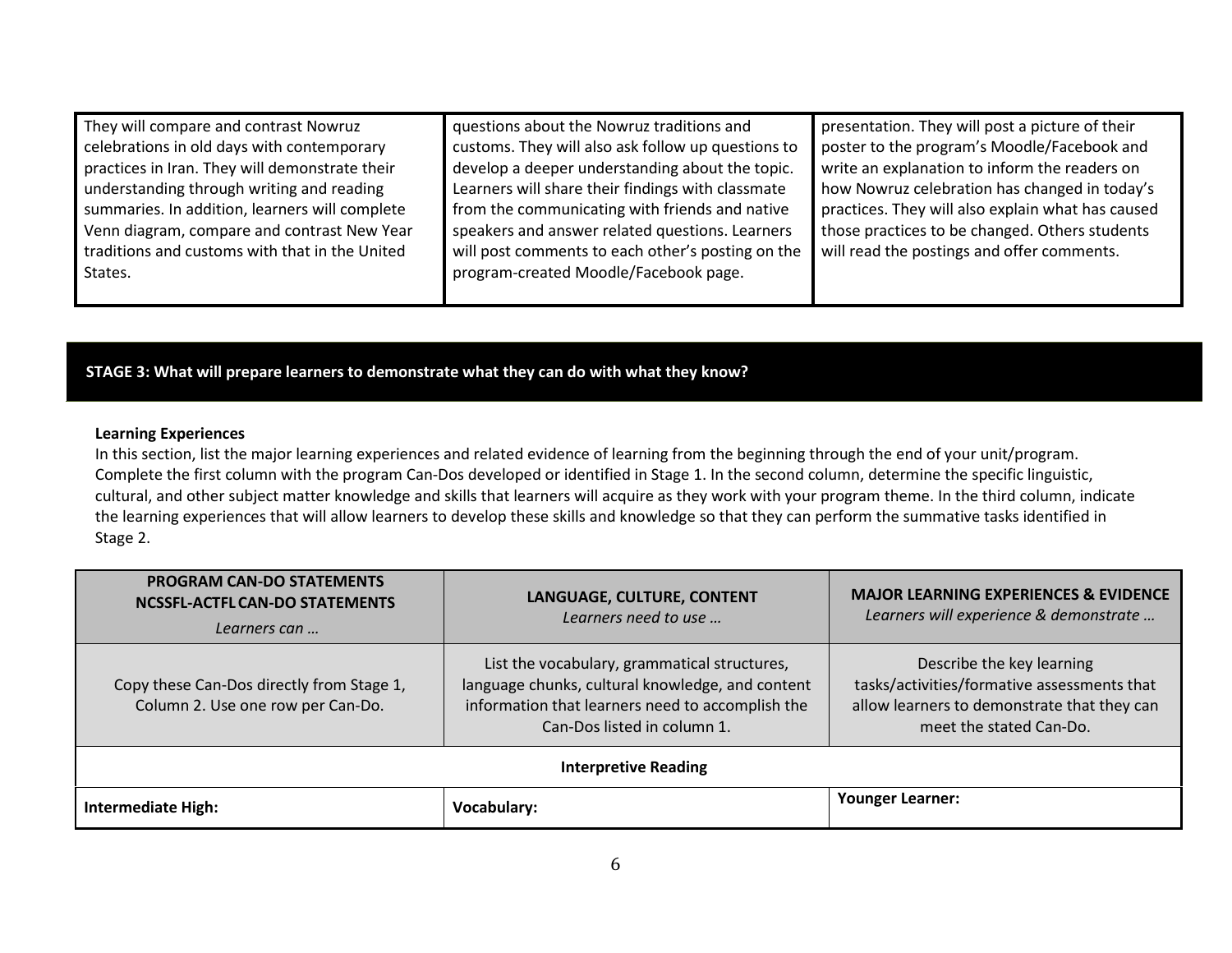| 1. I can read and understand recipes and follow<br>simple directions to cook Persian popular dishes<br>or sweets. | Report, favorite, food, recipe, cook, chef, fish, rice<br>and vegetables, process, prepare, be, special<br>occasion, celebration, including, taste,<br>گزارش، مورد علاقه، غذا، دستور، أشپزی، سر أشیز، سبزی پلو با<br>ماهی، مراحل، تهیه، لازم، مخصوص، مناسبت، عید نوروز،شامل،<br>طعم ،    | Learners will read a text about a famous<br>Isfahani food. They write the recipe and the<br>steps that are required to prepare that dish. In<br>another activity, the learners will work with a<br>partner to read a short article related to the<br>topic of Nowruz celebration. The article will<br>have some missing information that the |
|-------------------------------------------------------------------------------------------------------------------|------------------------------------------------------------------------------------------------------------------------------------------------------------------------------------------------------------------------------------------------------------------------------------------|----------------------------------------------------------------------------------------------------------------------------------------------------------------------------------------------------------------------------------------------------------------------------------------------------------------------------------------------|
|                                                                                                                   | Grammatical structure: Expressing opinion,<br>demonstrative pronouns, imperative, present, past,<br>and future tenses, quantity, and place, compound<br>verbs, prepositions, interrogative words, sequence                                                                               | students will need to fill in. Each group, once<br>settled on choices for each blank, then would<br>write their answers and share them with other<br>groups.                                                                                                                                                                                 |
|                                                                                                                   | expressions( first, then, next, finally), ordinal<br>numbers, I would rather, passive voice, I would<br>prefer, narration, direction, description,                                                                                                                                       | <b>Older learner:</b><br>Learners will explore Persian cultural-related<br>sites and read about family gatherings during<br>special events. Each learner will select one<br>popular food and write its recipe. Learners will                                                                                                                 |
|                                                                                                                   | بپز، خورد كن، مخلوط كن، قاطي كن، بخور، بچش، اضافه كن، أب<br>بكش ،<br>تر جيح دادن، انتخاب كردن                                                                                                                                                                                            | exchange their recipes with each other for<br>proofreading and possible correction. The<br>learner who reads the recipe will make sure the<br>instructions and the steps are clear to follow. If                                                                                                                                             |
|                                                                                                                   | <b>Sequence expression:</b><br>اول، دوم، سوم، جهارم، بعد، بعدا، فعلا، أخر ،                                                                                                                                                                                                              | something does not sound right, the reader will<br>provide written feedback.                                                                                                                                                                                                                                                                 |
|                                                                                                                   | Language Chunks:                                                                                                                                                                                                                                                                         |                                                                                                                                                                                                                                                                                                                                              |
|                                                                                                                   | what are the ingredients for Sabzi-Polo and fish? The<br>main ingredients for Sabzi-polo and fish are white<br>fish, vegetables, and rice. What is your favorite<br>food? My favorite food is ghormeh-sabzi. What are<br>the ingredients for Ghorme-Sabzi? How can we<br>make this food? |                                                                                                                                                                                                                                                                                                                                              |
|                                                                                                                   | بر ای تھیه سبز ی پلو با ماهی به چه چیز هایی احتیاج داریم؟                                                                                                                                                                                                                                |                                                                                                                                                                                                                                                                                                                                              |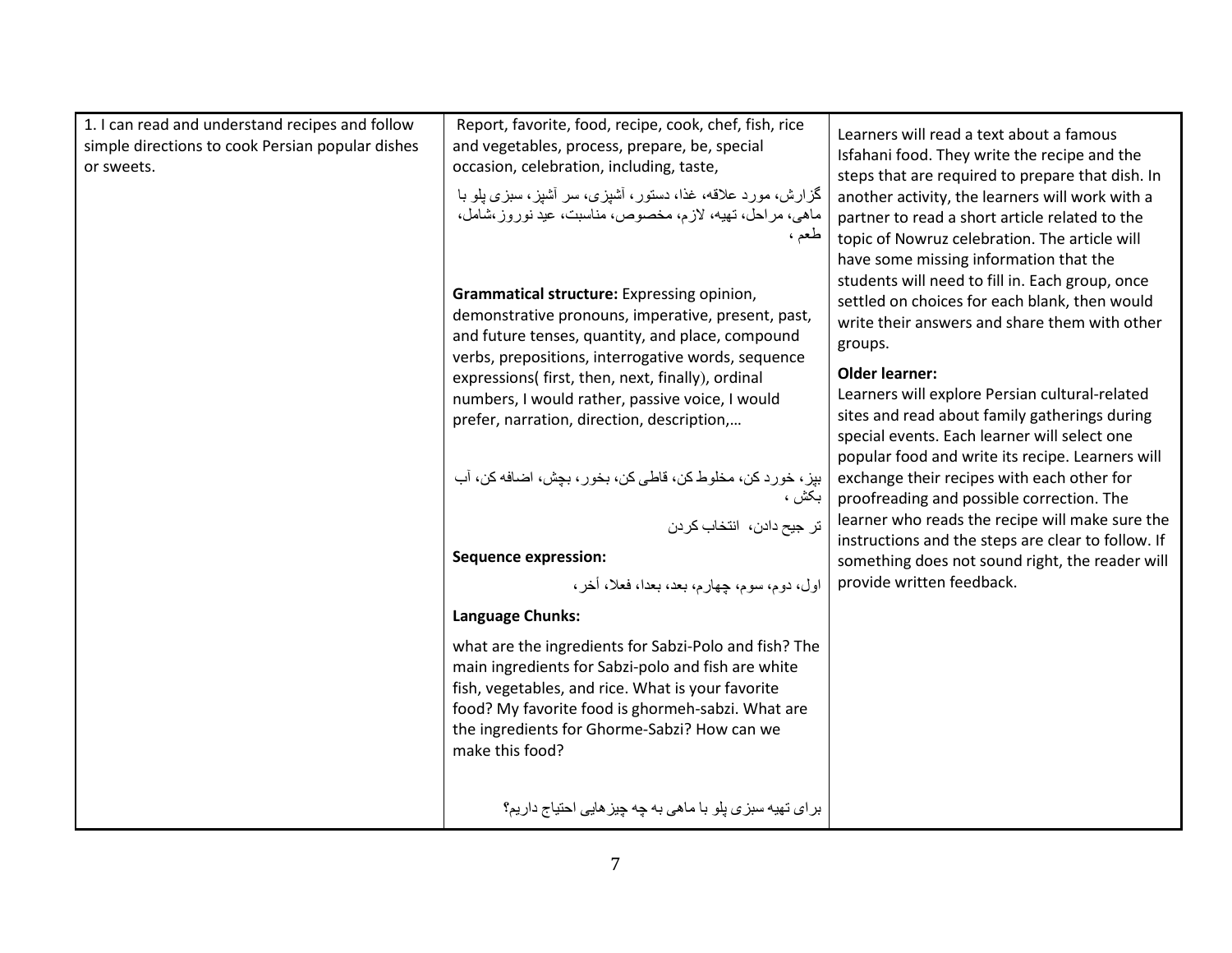|                                                                                                                                                                                                                                                                                                                                                                                                                                                                                                                                              | مواد لازم برای نهیه سبزی پلو با ماهی شامل ماهی سفید، سبزی،<br>برنج م <i>ی</i> باشد<br>غذاي مورد علاقه تو چيست؟<br>غذای ایر انی مور دعلاقه من قور مه سبز ی است.<br>مواد لازم براي اين غذا چيست؟<br>جطور این غذا را درست می کنیم؟                                                                                                                                                                                                                                                                                                              |                                                                                                                                                                                                                                                                                                                                                                                                                                                                                                    |
|----------------------------------------------------------------------------------------------------------------------------------------------------------------------------------------------------------------------------------------------------------------------------------------------------------------------------------------------------------------------------------------------------------------------------------------------------------------------------------------------------------------------------------------------|----------------------------------------------------------------------------------------------------------------------------------------------------------------------------------------------------------------------------------------------------------------------------------------------------------------------------------------------------------------------------------------------------------------------------------------------------------------------------------------------------------------------------------------------|----------------------------------------------------------------------------------------------------------------------------------------------------------------------------------------------------------------------------------------------------------------------------------------------------------------------------------------------------------------------------------------------------------------------------------------------------------------------------------------------------|
|                                                                                                                                                                                                                                                                                                                                                                                                                                                                                                                                              | Cultural knowledge: Persian food/Traditional food<br>as a reflection of the personality and history of the<br>people and country.<br>Content: Food                                                                                                                                                                                                                                                                                                                                                                                           |                                                                                                                                                                                                                                                                                                                                                                                                                                                                                                    |
| <b>Advance Low:</b>                                                                                                                                                                                                                                                                                                                                                                                                                                                                                                                          | Vocabulary: ancient, city, state, bridge, hotel,                                                                                                                                                                                                                                                                                                                                                                                                                                                                                             | <b>Younger learners:</b>                                                                                                                                                                                                                                                                                                                                                                                                                                                                           |
| 2.I can read and understand the main ideas of a<br>short article related to topics such as: a<br>memorable experience, special food (Haft Seen);<br>picnic places (Park Eram, Emam Squre, and<br>Tehran Zoo); famous historical places (Bagh-e-<br>Beheshtr, See o Se Pol, Chahar Bagh, , Chehel<br>Setoon, pole Khajoo, and Menar Jonboon) to visit<br>during Nowruz; famous people (Shaikh Bahaee,<br>shah safavee, and shah Abbas, Jalaludding Rumi<br>Balkhi); and how people usually spend their time<br>during Nowruz (Sizdah Be-dar). | Isfahan, handicrafts, masque, square, Imam square<br>باستانی ، شهر ،استان، پل، اصفهان،صنایع دستی، جاهای تاریخی،<br>هتل، مسجد(ها)،میدان، زاینده رود، میدان امام، جهل ستون<br>Grammatical structure: Expressing opinion,<br>demonstrative pronouns, imperative, present, past,<br>and future tenses, quantity, and place, compound<br>verbs, prepositions, interrogative words, sequence<br>expressions( first, then, next, finally), ordinal<br>numbers, I would rather, passive voice, I would<br>prefer, narration, direction, description, | In groups of three, learners will read parts of an<br>article related to historical places in Iran (each<br>group will receive a different article). Each<br>group will work in their groups and discuss the<br>main idea of the article. They will also, as a<br>group, complete an organizer chart and answer<br>questions like what, when, why, where, etc.<br>about the article. Students will meet other<br>groups, share information from their<br>organizers, and answer related questions. |
|                                                                                                                                                                                                                                                                                                                                                                                                                                                                                                                                              | گردش کردن، عکس گرفتن، فیلم بر داری کردن،دیدن، رفتن<br>Language Chunks: Isfahan is half of the world.<br>Isfahan city has a traditional structure. I bought<br>handicrafts from Isfahan. I traveled from Tehran to<br>Isfahan. Which part of the Isfahan city do you like?<br>Have you seen Chehel-sotoon in Isfahan?                                                                                                                                                                                                                         | <b>Older learners:</b><br>Learners will explore Persian websites and read<br>about 1-2 historical places of their heritage city<br>in Iran. They will write a summary of the main<br>points and present it to the class. They will<br>indicate what the historical place represents,<br>what its significance is, and how people view                                                                                                                                                              |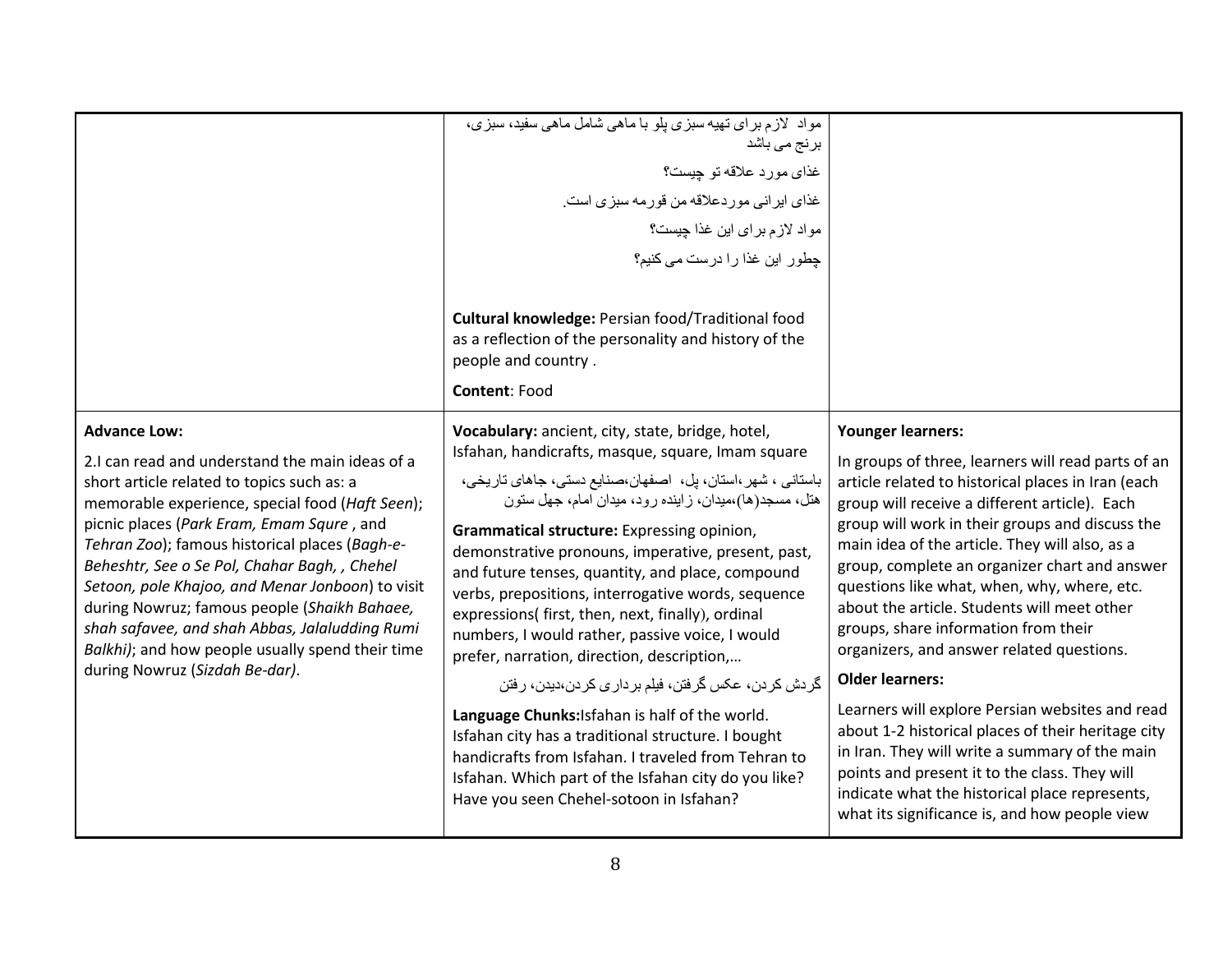|                                                                                                                                                                                                                                                                                                                                                                                                                                             | اصفهان نصف جهان، جاذبه های گر دشگر ی،<br>اصفهان بافت شهرى سنتى دارد.<br>من از اصفهان صنايع دستي خريدم.<br>من از تهران به اصفهان رفتم.<br>تو کدام شهر های ایرن را بیشتر دوست داری؟<br>تو چهل ستون اصفهان رادیدی؟<br><b>Cultural knowledge: Traditional, historic building as</b><br>a reflection of the personality and history of the<br>people and country/city.<br>لهجه ها و گویش های محلی متفاوت در نواحی مختلف ابر ان<br><b>Content: Historical places</b><br><b>Interpersonal Communication</b> | that historical place or monument. At last,<br>learners will post a copy of their reading<br>summary to the program's Moodle/Facebook<br>for others to read and comment. The teacher<br>will also post guided questions and comments<br>to add to student's knowledge and further<br>facilitate their learning.                                                                                                                                |
|---------------------------------------------------------------------------------------------------------------------------------------------------------------------------------------------------------------------------------------------------------------------------------------------------------------------------------------------------------------------------------------------------------------------------------------------|------------------------------------------------------------------------------------------------------------------------------------------------------------------------------------------------------------------------------------------------------------------------------------------------------------------------------------------------------------------------------------------------------------------------------------------------------------------------------------------------------|------------------------------------------------------------------------------------------------------------------------------------------------------------------------------------------------------------------------------------------------------------------------------------------------------------------------------------------------------------------------------------------------------------------------------------------------|
| <b>Intermediate High</b><br>3. I can read posting and write responses about<br>different traditional practices and products<br>related to Nowruz celebrations such as: famous<br>Persian restaurants, a typical Nowruz day; picnic<br>places (chahar Bagh School, Si-o-Se Pol, , and<br>Hasht Behesht); food (Sabzi Polo ba Mahee, Reshte<br>Polo, Beryounee, Ghayme, Samanoo, kookoo<br>sabzi) historical places (Chehel setoun, Musume of | Vocabulary: Delicious, restaurant menus, local<br>restaurants, cold drinks, salads, entree, appetizer,<br>dessert, hot drinks<br>Ground beef kabab, pot roast vegetables, kebabs,<br>chicken kabab, Ghormeh sabzi, rice and lamb shank<br>خوشمز ه،رستور ان،منو،رستور ان محلی، نوشیدنی سرد، سالاد،<br>غذای اصلی، بیش غذا، دسر ، نوشیدنی گر م                                                                                                                                                          | Learners will read reviews of 2-3 local Persian<br>restaurants and compare menus. In small<br>groups, they will discuss which restaurant to go<br>to for Nowruz celebration. They will talk about<br>the food, location, service, price, variety menu,<br>etc. They will then write a review about the<br>restaurant that they liked and post a copy to<br>the program's Moodle/Facebook page. Other<br>students will read the review and post |
| Isfahan, Menar Jonban, Fire temple of Isfahan, Ali<br>Gholi Hammam, shah Mosque, and Jameh<br>Mosque of Isfahan); and famous people ( king<br>Shah Abas, Amir Kabir, and Ferdosee, and Hafiz)                                                                                                                                                                                                                                               | كوبيده، قورمه سبزي، كباب، جوجه كباب، باقلا يلو با ماهيچه<br>Grammatical structures: Expressing opinion,,<br>demonstrative pronouns, imperative, present, past,<br>and future tenses, quantity, and place,,<br>interrogative words, sequence expressions(first,<br>then, next, finally), ordinal numbers, I would rather,<br>passive voice, I would prefer, narration, direction,<br>description,                                                                                                     | comments. The teacher will also post guided<br>questions to facilitate learning.                                                                                                                                                                                                                                                                                                                                                               |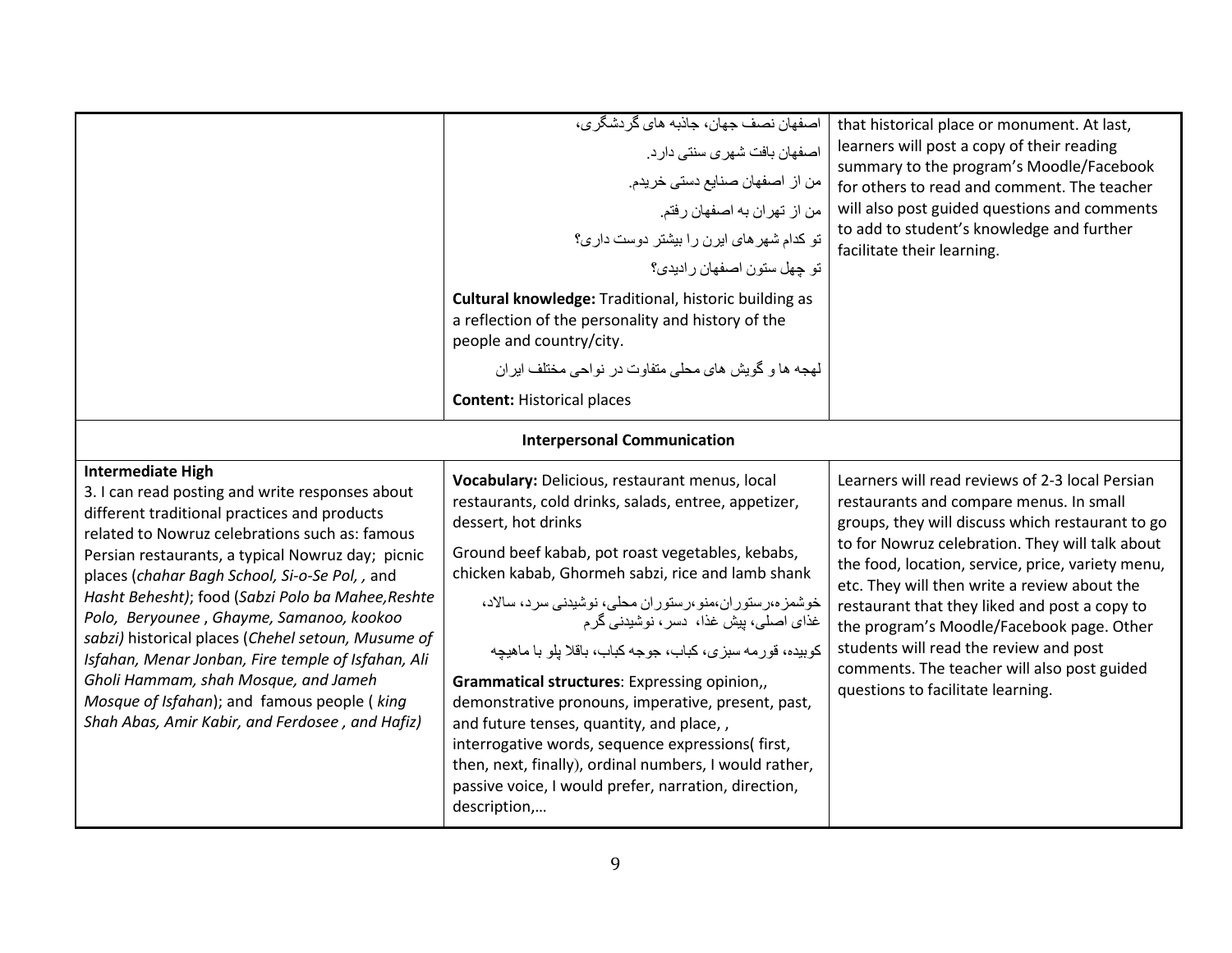|                                                                           | تر جيح دادن، انتخاب كردن، دوست داشتن يا نداشتن، مورد علاقه                                                            |                                                                                        |
|---------------------------------------------------------------------------|-----------------------------------------------------------------------------------------------------------------------|----------------------------------------------------------------------------------------|
|                                                                           | بودن<br>Language Chunks:                                                                                              |                                                                                        |
|                                                                           |                                                                                                                       |                                                                                        |
|                                                                           | Which is your favorite restaurant?                                                                                    |                                                                                        |
|                                                                           | My favorite restaurant is Shamsheeree Restaurant.                                                                     |                                                                                        |
|                                                                           | Alborz restaurant's food is very famous in Tehran.                                                                    |                                                                                        |
|                                                                           | What kind of food is very popular in Alborz<br>restaurant?                                                            |                                                                                        |
|                                                                           | Alborz's Koobeed Kabab is very popular.                                                                               |                                                                                        |
|                                                                           | Does a traditional restaurant have the menu?                                                                          |                                                                                        |
|                                                                           | Yes, traditional restaurant has the menu.                                                                             |                                                                                        |
|                                                                           | رستوران مورد علاقه تو كدام است؟                                                                                       |                                                                                        |
|                                                                           | رستوران مورد علاقه من رستوران شمشیری است.                                                                             |                                                                                        |
|                                                                           | غذای رسنوران البز در تهران بسیار معروف است                                                                            |                                                                                        |
|                                                                           | چه غذایی در منوی رستوران البرز خیلی خوشمزه است؟                                                                       |                                                                                        |
|                                                                           | کباب کوبیده این رستوران خیلی مورد علاقه همه است                                                                       |                                                                                        |
|                                                                           | ایا رستوران سنتی منو دارد ؟                                                                                           |                                                                                        |
|                                                                           | بله، رستوران سنتی هم منو دارد.                                                                                        |                                                                                        |
|                                                                           | Cultural knowledge: Persian food as a reflection of<br>the personality and history of the people and<br>country/city. |                                                                                        |
|                                                                           | <b>Content: Food/restaurant</b>                                                                                       |                                                                                        |
| <b>Advance Low:</b><br>4. I can communicate via an email or phone call to | Vocabulary: culture, customs, differences, cultural,<br>neighbor, country, characteristic, also, first, next,         | Learners will explore and read Persian and<br>Afghan webpages to learn about different |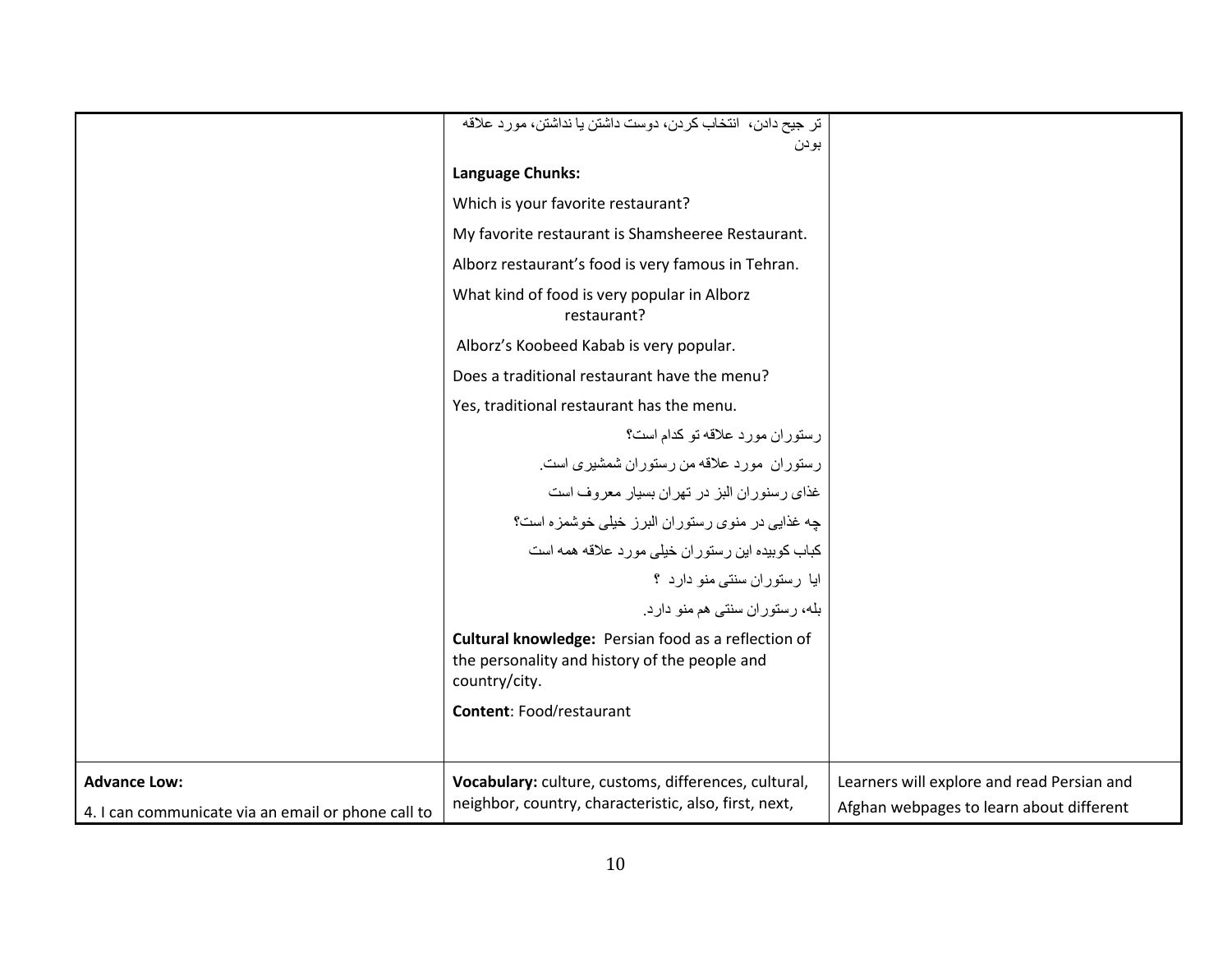| explain cultural difference in celebration of | then, after, in the end, already                                                                                                                                                                                                                             | cultural practices. They will work in small      |
|-----------------------------------------------|--------------------------------------------------------------------------------------------------------------------------------------------------------------------------------------------------------------------------------------------------------------|--------------------------------------------------|
| Nowruz in Iran and Afghanistan.               |                                                                                                                                                                                                                                                              | groups to discuss customs and traditions in      |
|                                               | فرهنگ ، رسم و رسوم، تفاوت ها، فرهنگی، همسایه، کشور،                                                                                                                                                                                                          | both cultures and reveal the areas that are      |
|                                               | ويژگي، اولا، بعداً، بعد از آن، در آخر، همچنان،قبلا، قبل                                                                                                                                                                                                      | different. They will also mention why they think |
|                                               | Grammatical structures: Expressing opinion,,                                                                                                                                                                                                                 | those differences exist. The teacher will listen |
|                                               | demonstrative pronouns, imperative, present, past,                                                                                                                                                                                                           | to students' discussion and ask guided           |
|                                               | and future tenses, quantity, and place, compound<br>verbs, prepositions, interrogative words, sequence<br>expressions( first, then, next, finally), ordinal<br>numbers, I would rather, passive voice, I would<br>prefer, narration, direction, description, | questions to spark students' critical thinking.  |
|                                               | Subjunctive: Use of subjunctive in a complex<br>sentence: After a sentence (an introductory clause),<br>expressing desire, wish, necessity, possibility, a<br>doubt, subjunctive is used in the following sentence<br>(subordinate clause).                  |                                                  |
|                                               | شاید به جشن چهارشنبه سوری بروم.                                                                                                                                                                                                                              |                                                  |
|                                               | ممكن است دوستم هم بيايد.                                                                                                                                                                                                                                     |                                                  |
|                                               | ما بايد برويم.                                                                                                                                                                                                                                               |                                                  |
|                                               | دید و بازدید کردن، تبریک گفتن                                                                                                                                                                                                                                |                                                  |
|                                               | فعل ها:جشن گرفتن، تبريک گفتن، برگز ار کردن،                                                                                                                                                                                                                  |                                                  |
|                                               | Language Chunks:                                                                                                                                                                                                                                             |                                                  |
|                                               | Ancient Nowruz, have a successful Nowruz, cultural<br>differences between two centuries.                                                                                                                                                                     |                                                  |
|                                               | Nowruz is in the first day of spring.                                                                                                                                                                                                                        |                                                  |
|                                               | All of the people of Iran celebrate Nowruz at this<br>day. How do the people of Iran<br>celebrate the new year? How do<br>the people of Afghanistan celebrate                                                                                                |                                                  |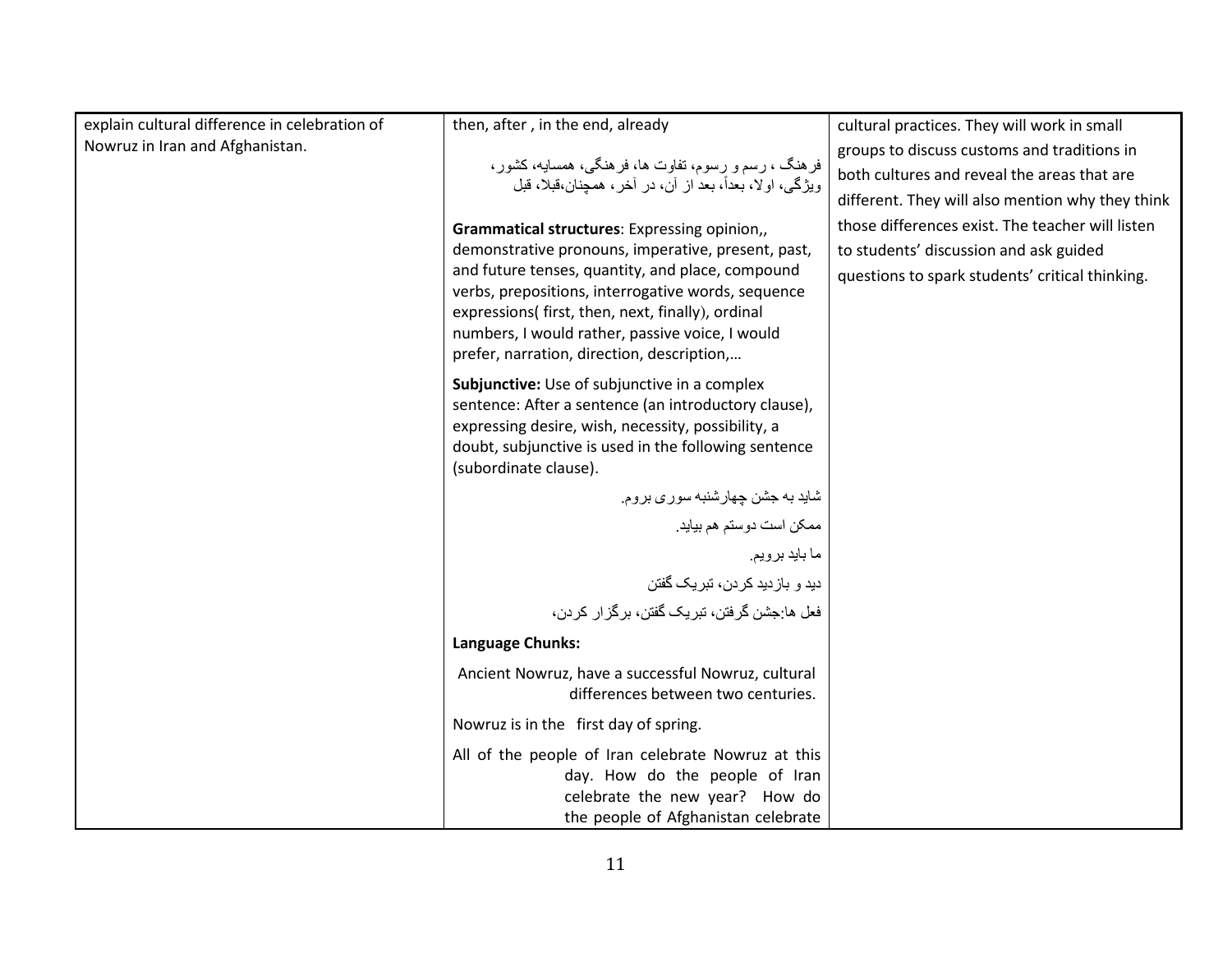|                                                                                                   | the new year? What do you like                                                                              |                                                                                                                                                  |
|---------------------------------------------------------------------------------------------------|-------------------------------------------------------------------------------------------------------------|--------------------------------------------------------------------------------------------------------------------------------------------------|
|                                                                                                   | about the Persian new year? Why?                                                                            |                                                                                                                                                  |
|                                                                                                   |                                                                                                             |                                                                                                                                                  |
|                                                                                                   | نوروز باستانی، نوروزتون پیروز ،تفاوت های فر هنگی دو ملت،<br>اداب و رسوم، صد سال به این سال ها               |                                                                                                                                                  |
|                                                                                                   | اولین روز فصل بهار نوروز است                                                                                |                                                                                                                                                  |
|                                                                                                   | همه مردم ایران نوروز را در این روز جشن می گیرند.                                                            |                                                                                                                                                  |
|                                                                                                   | مردم در ایر ان نور وز را جگونه جشن می گیرند؟                                                                |                                                                                                                                                  |
|                                                                                                   | مردم افغانستان عید نوروز را چگونه جشن می گیرند؟                                                             |                                                                                                                                                  |
|                                                                                                   | چه چیز عید نوروز ایرانی را خیلی دوست داری؟ چرا؟                                                             |                                                                                                                                                  |
|                                                                                                   | <b>Cultural knowledge:</b> customs and behaviors related<br>to Nowruz celebration                           |                                                                                                                                                  |
|                                                                                                   | کوچکتر ها به دیدن بزرگتر ها بر ای احترام و عرض تبریک عید<br>مے ر وند ِ عید ی دادن بز ر گنر ها به کو چکنر ها |                                                                                                                                                  |
|                                                                                                   | <b>Content: Nowruz</b>                                                                                      |                                                                                                                                                  |
|                                                                                                   | <b>Presentational writing</b>                                                                               |                                                                                                                                                  |
| <b>Intermediate High:</b>                                                                         | <b>Vocabulary:</b>                                                                                          | Learners (individually) will watch videos and                                                                                                    |
| 5. I can write a short article or a letter about<br>Nowruz celebrations (Sizdah Be-dar); visiting | historically, Sa'd-Abad, Persepolis, Paul Khaju,<br>thirty-three bridges, tour, buildings, places           | explore Persian websites to learn about the<br>history of an important place in Iran. In groups<br>of two, learners will share their information |
| historical places (Chahar Bagh school, Takhte                                                     | City, State, brochures, famous, traditional,                                                                | with each other and create a travel brochure for                                                                                                 |
| Jamshed, Hasht Behesht, Se o se pol, Menar                                                        | tourism,                                                                                                    | the city that they have researched. They will                                                                                                    |
| Jonban, and Hammame feen e kashan);                                                               | تاریخی، کاخ سعدآباد، تخت جمشید، پل خاجو ، سی و سه پل، تور ،                                                 | include a short history and information about<br>the significance of the city. They will then                                                    |
| preparing Nowruz special dishes (Haft Seen,                                                       | بنا ها، مکان ها                                                                                             | present their brochure to other groups and                                                                                                       |
| Sabzee polo, Samanoo, Beryounee); and                                                             | شهر ، استان، بر وشور ، معر وف، سنتبي، گر دشگر ي،                                                            | encourage them to visit. Students will rate each                                                                                                 |
| identifying important historical figures and their                                                |                                                                                                             | other's brochure using a program produced                                                                                                        |
| characteristics (King Shah Abbas, Amir Kabir,                                                     | Grammatical structure: Expressing opinion,                                                                  | rating rubric The brochure with the higher                                                                                                       |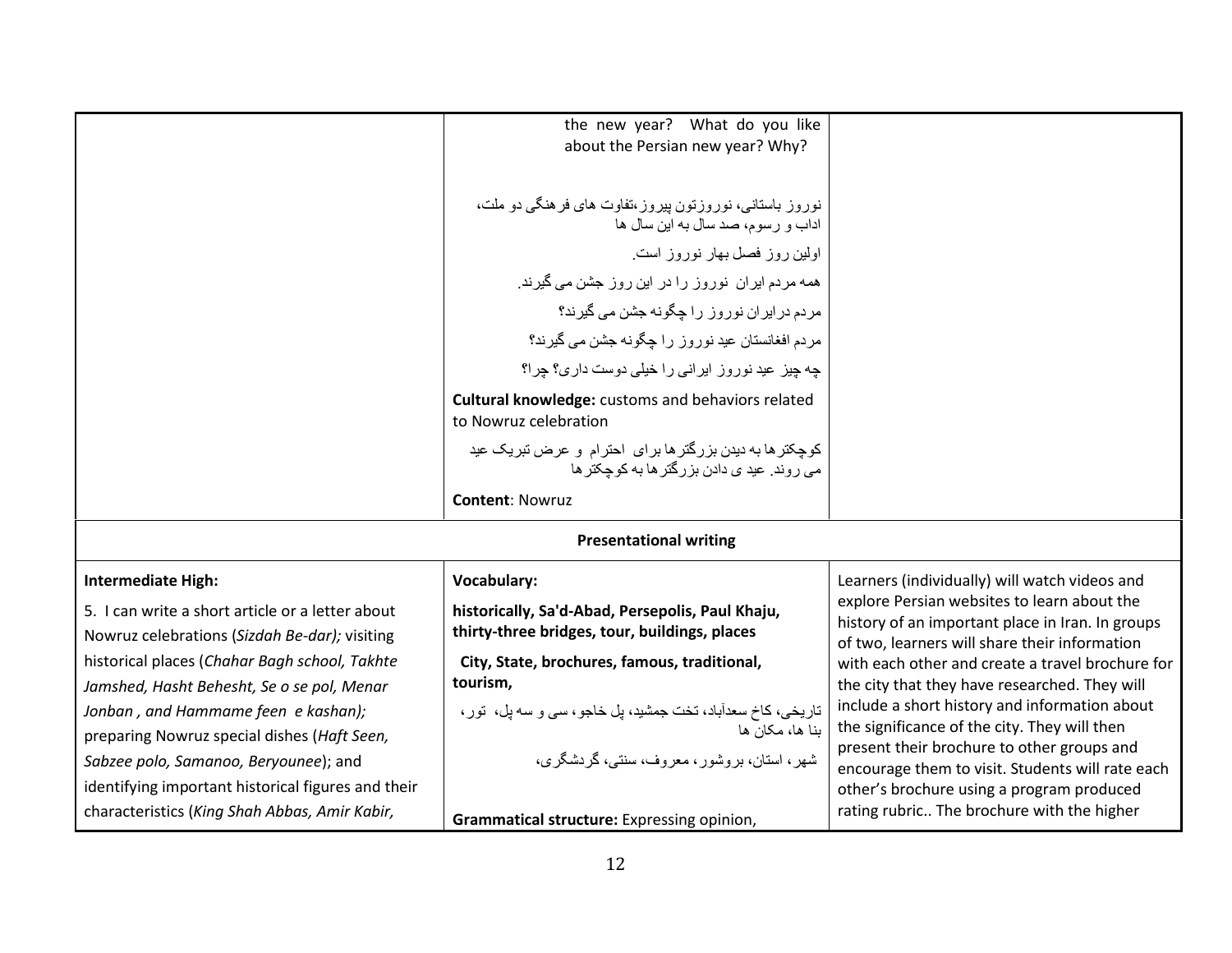| Ferdosee, Hafiz, and Mawlana Jalaludding Rumi<br>Balkhi). | demonstrative pronouns, imperative, present, past,<br>and future tenses, quantity, and place, compound<br>verbs, prepositions, interrogative words, sequence<br>expressions( first, then, next, finally), ordinal<br>numbers, I would rather, passive voice, I would<br>prefer, narration, direction, description,<br>باز دید کر دن، عکس گرفتن، دیدن، رفتن، گردش کر دن، | rating will win a price. Learners will post a copy<br>of it to the program's Moodle/Facebook page<br>for other to read and comment on. |
|-----------------------------------------------------------|-------------------------------------------------------------------------------------------------------------------------------------------------------------------------------------------------------------------------------------------------------------------------------------------------------------------------------------------------------------------------|----------------------------------------------------------------------------------------------------------------------------------------|
|                                                           | Language Chunks:                                                                                                                                                                                                                                                                                                                                                        |                                                                                                                                        |
|                                                           | Historical Places, traditional places, sights,                                                                                                                                                                                                                                                                                                                          |                                                                                                                                        |
|                                                           | When you go to Iran, make sure to visit the city of<br>Isfahan and Shiraz.                                                                                                                                                                                                                                                                                              |                                                                                                                                        |
|                                                           | Iran has abundant tourist attractions.                                                                                                                                                                                                                                                                                                                                  |                                                                                                                                        |
|                                                           | See oseh pol, Chehel setoon, and Persepolis are very<br>important places to visit in Iran.                                                                                                                                                                                                                                                                              |                                                                                                                                        |
|                                                           | Which historical sites of Iran would you like to see?                                                                                                                                                                                                                                                                                                                   |                                                                                                                                        |
|                                                           | Where are the famous cities in Iran?                                                                                                                                                                                                                                                                                                                                    |                                                                                                                                        |
|                                                           | جاهای تاریخی، مکان های سنتی،جاهای دیدنی ،                                                                                                                                                                                                                                                                                                                               |                                                                                                                                        |
|                                                           | وقتی ایران رفتی به دیدن شهر اصفهان و شیراز برو                                                                                                                                                                                                                                                                                                                          |                                                                                                                                        |
|                                                           | ایران جاذبه های گردشگری فراوان دارد.                                                                                                                                                                                                                                                                                                                                    |                                                                                                                                        |
|                                                           | سی و سه پل، چهل ستون و تخت جمشید از مکان های بسیار دیدنی<br>ایر ان هستند.                                                                                                                                                                                                                                                                                               |                                                                                                                                        |
|                                                           | كدام مكان هاى تاريخى ايران را دوست دارى ببينى؟                                                                                                                                                                                                                                                                                                                          |                                                                                                                                        |
|                                                           | شهر ها <i>ی م</i> عروف ایر ان کجاست؟                                                                                                                                                                                                                                                                                                                                    |                                                                                                                                        |
|                                                           |                                                                                                                                                                                                                                                                                                                                                                         |                                                                                                                                        |
|                                                           | Cultural knowledge: Traditional, historic building as<br>a reflection of the personality and history of the<br>people and country/city.                                                                                                                                                                                                                                 |                                                                                                                                        |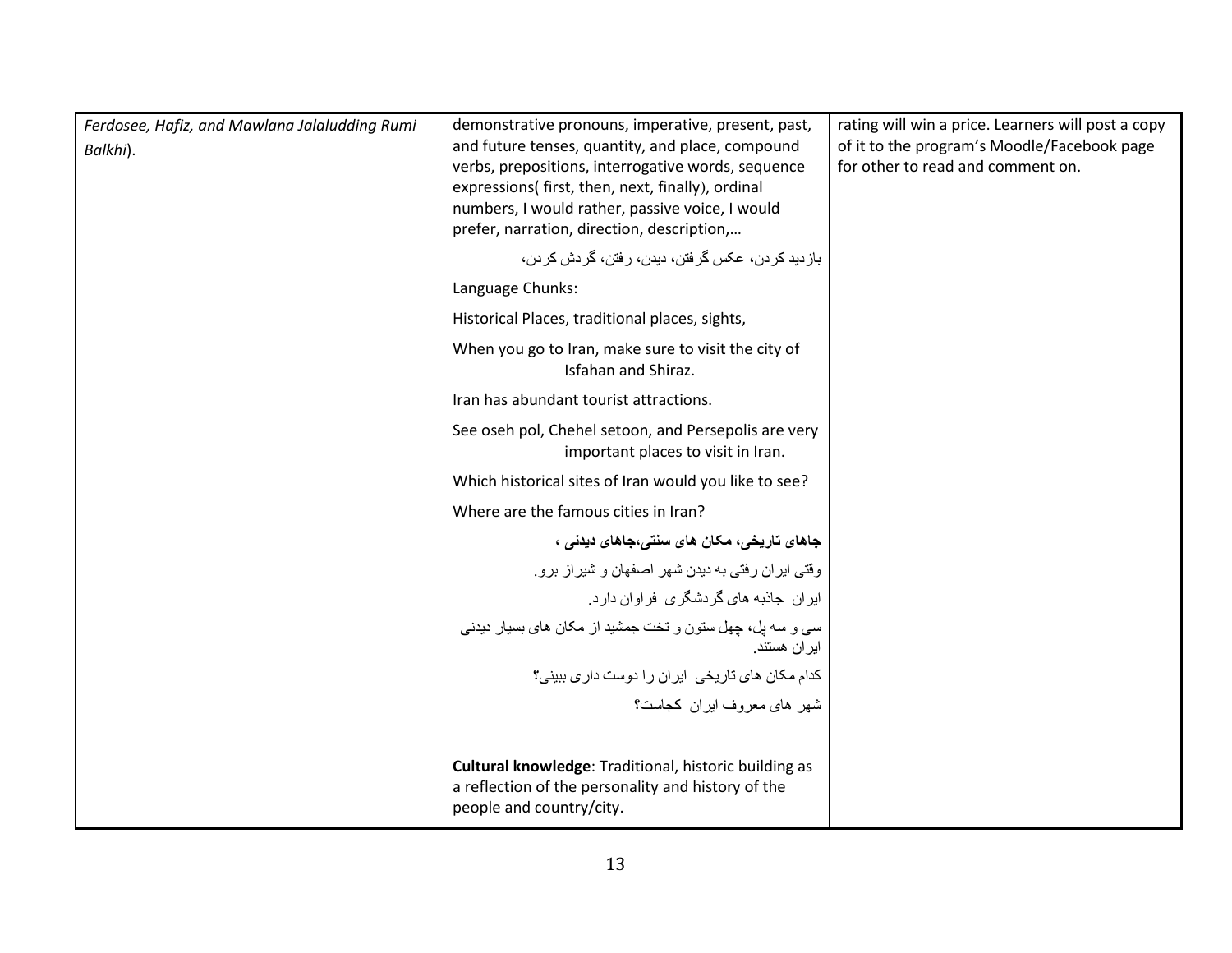|                                                                                                                                                                                                                                                   | Contents: place                                                                                                                                                                                                                                                                                                                                                                                                                                                                                                                                                                                   |                                                                                                                                                                                                                                                                                                                                                                                                                                                                                                                                                                                                                                                                                                                                     |
|---------------------------------------------------------------------------------------------------------------------------------------------------------------------------------------------------------------------------------------------------|---------------------------------------------------------------------------------------------------------------------------------------------------------------------------------------------------------------------------------------------------------------------------------------------------------------------------------------------------------------------------------------------------------------------------------------------------------------------------------------------------------------------------------------------------------------------------------------------------|-------------------------------------------------------------------------------------------------------------------------------------------------------------------------------------------------------------------------------------------------------------------------------------------------------------------------------------------------------------------------------------------------------------------------------------------------------------------------------------------------------------------------------------------------------------------------------------------------------------------------------------------------------------------------------------------------------------------------------------|
| <b>Advance Low</b><br>6. I can write about a memorable story related to<br>Nowruz such as describing my last visit to Iran<br>during Nowruz (meeting extended family, having<br>picnic in park Jamsheedeyeh, visiting shiraz, and<br>Tehran zoo). | Vocabulary:<br>Seezdeh be dar, Haft- Seen, picnic, vacation, past<br>year, Thirteen be dar, sightseeing, visiting relatives,<br>souvenirs, shopping, parties,<br>چهار شنبه سوري، هفت سين، پيک نيک تعطيلات، گذشته، سال،<br>سيزده به در ، جاهاي ديدني، ديد و بازديد، اقوام، سوغاتي، خريد،<br>میهمانی، سیز ده بدر ،خر افات، عقیده، بر کت، خاطر ه<br>Grammatical structures: past tense, action verbs,<br>adjectives, adverbs of time. Sequence expressions<br>(first, then, next, finally), ordinal numbers, I would<br>rather, passive voice, I would prefer, narration,<br>direction, description, | Learners will interview their parents and ask<br>them about an interesting and memorable story<br>that they may have had from Nowruz. The<br>learners will write a summary of their parents'<br>story. In groups of two, they will share their<br>summaries with each other and talk about the<br>story. Learners will also include a few<br>superstations/beliefs that exist in association<br>with Nowruz to make their summaries more<br>interesting. For instance, during Nowruz, if it<br>rains, people believe that the year will be the<br>year of prosperity; anything a person does on<br>Nowruz, he or she will continue to do the same<br>for the rest of the year; etc.<br>Learners will then share their summaries and |
|                                                                                                                                                                                                                                                   | Language Chunks:                                                                                                                                                                                                                                                                                                                                                                                                                                                                                                                                                                                  | related information with other groups and<br>answer related questions.                                                                                                                                                                                                                                                                                                                                                                                                                                                                                                                                                                                                                                                              |
|                                                                                                                                                                                                                                                   | Happy Nowruz, preparing Haft Sin, have a<br>wonderful Nowruz,                                                                                                                                                                                                                                                                                                                                                                                                                                                                                                                                     |                                                                                                                                                                                                                                                                                                                                                                                                                                                                                                                                                                                                                                                                                                                                     |
|                                                                                                                                                                                                                                                   | What good memories do you have about Nowruz?                                                                                                                                                                                                                                                                                                                                                                                                                                                                                                                                                      |                                                                                                                                                                                                                                                                                                                                                                                                                                                                                                                                                                                                                                                                                                                                     |
|                                                                                                                                                                                                                                                   | Tell me a memory about Nowruz.                                                                                                                                                                                                                                                                                                                                                                                                                                                                                                                                                                    |                                                                                                                                                                                                                                                                                                                                                                                                                                                                                                                                                                                                                                                                                                                                     |
|                                                                                                                                                                                                                                                   | Have you ever gone to Iran during Nowruz holiday?                                                                                                                                                                                                                                                                                                                                                                                                                                                                                                                                                 |                                                                                                                                                                                                                                                                                                                                                                                                                                                                                                                                                                                                                                                                                                                                     |
|                                                                                                                                                                                                                                                   | Yes, I went to Iran one time during holiday.                                                                                                                                                                                                                                                                                                                                                                                                                                                                                                                                                      |                                                                                                                                                                                                                                                                                                                                                                                                                                                                                                                                                                                                                                                                                                                                     |
|                                                                                                                                                                                                                                                   | What did you do during holidays in Iran?                                                                                                                                                                                                                                                                                                                                                                                                                                                                                                                                                          |                                                                                                                                                                                                                                                                                                                                                                                                                                                                                                                                                                                                                                                                                                                                     |
|                                                                                                                                                                                                                                                   | I went to visit relatives during Nowruz.                                                                                                                                                                                                                                                                                                                                                                                                                                                                                                                                                          |                                                                                                                                                                                                                                                                                                                                                                                                                                                                                                                                                                                                                                                                                                                                     |
|                                                                                                                                                                                                                                                   | What did you buy during Nowruz holiday?                                                                                                                                                                                                                                                                                                                                                                                                                                                                                                                                                           |                                                                                                                                                                                                                                                                                                                                                                                                                                                                                                                                                                                                                                                                                                                                     |
|                                                                                                                                                                                                                                                   | I bought handicrafts from the market in Iran.                                                                                                                                                                                                                                                                                                                                                                                                                                                                                                                                                     |                                                                                                                                                                                                                                                                                                                                                                                                                                                                                                                                                                                                                                                                                                                                     |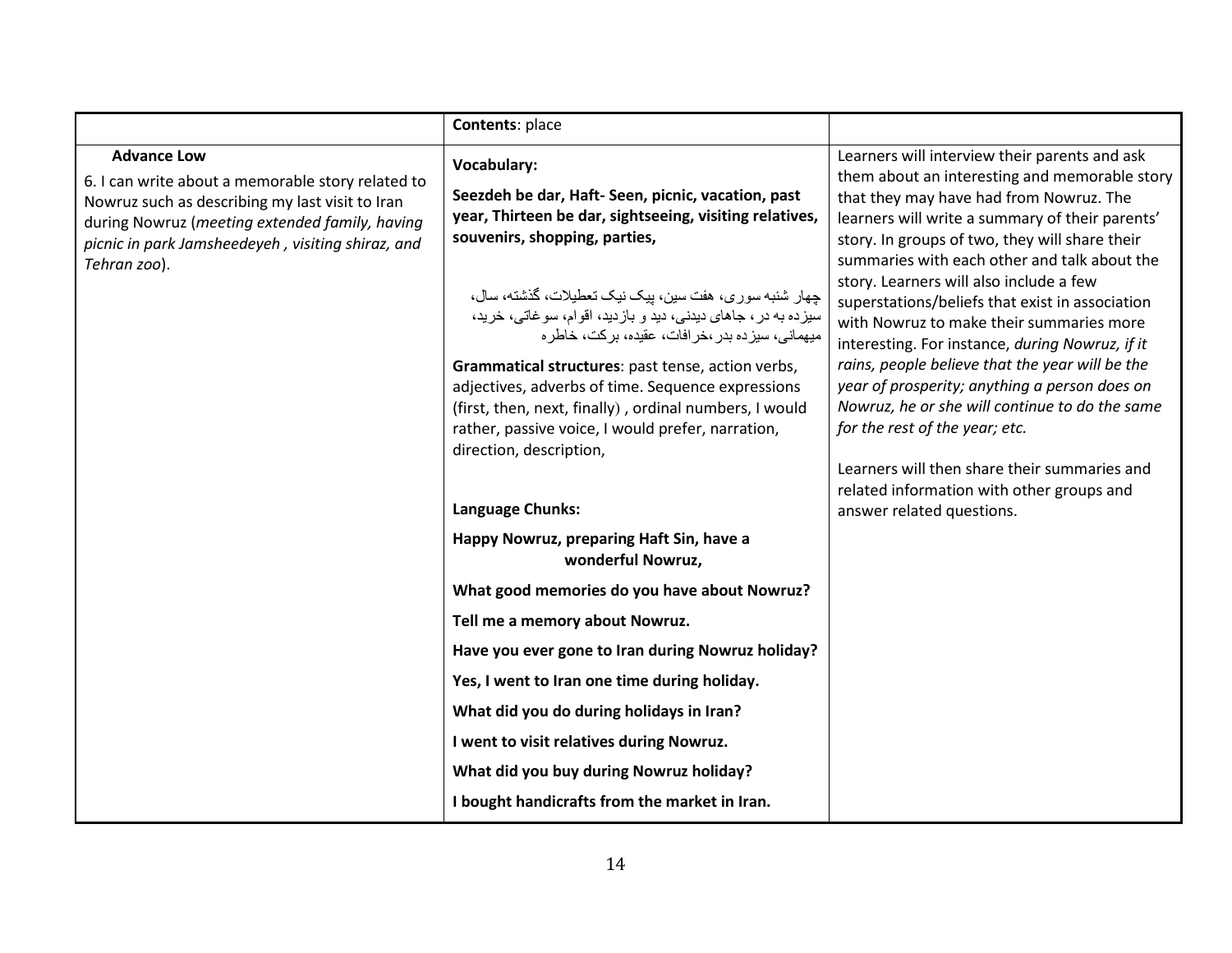What part of the Persian Nowruz celebration did  
\nyou like ?  
\n
$$
\begin{bmatrix}\n\text{What part of the Persian Nowruz celebration did\n
$$
\text{You like ?}
$$
\n
$$
\text{You like ?}
$$
\n
$$
\text{You like ?}
$$
\n
$$
\text{You like ?}
$$
\n
$$
\text{You like ?}
$$
\n
$$
\text{You like ?}
$$
\n
$$
\text{You like ?}
$$
\n
$$
\text{You like ?}
$$
\n
$$
\text{You like ?}
$$
\n
$$
\text{You like ?}
$$
\n
$$
\text{You like ?}
$$
\n
$$
\text{You like ?}
$$
\n
$$
\text{You like ?}
$$
\n
$$
\text{You like ?}
$$
\n
$$
\text{You like ?}
$$
\n
$$
\text{You like ?}
$$
\n
$$
\text{You like ?}
$$
\n
$$
\text{You like ?}
$$
\n
$$
\text{You like ?}
$$
\n
$$
\text{You like ?}
$$
\n
$$
\text{You like ?}
$$
\n
$$
\text{You like ?}
$$
\n
$$
\text{You like ?}
$$
\n
$$
\text{You like ?}
$$
\n
$$
\text{You like ?}
$$
\n
$$
\text{You like ?}
$$
\n
$$
\text{You like ?}
$$
\n
$$
\text{You like ?}
$$
\n
$$
\text{You like ?}
$$
\n
$$
\text{You like ?}
$$
\n
$$
\text{You like ?}
$$
\n
$$
\text{You like ?}
$$
\n
$$
\text{You like ?}
$$
\n
$$
\text{You like ?}
$$
\n
$$
\text{You like ?}
$$
\n
$$
\text{You like ?}
$$
\n
$$
\text{You like ?}
$$
\n
$$
\text{You like ?}
$$
\n
$$
\text{You like ?}
$$
\n
$$
\text{You like ?}
$$
\n
$$
\text{You like ?}
$$
\n
$$
\text{You like ?}
$$
\n
$$
\text{You like ?}
$$
\n
$$
\text{You like ?}
$$
\n
$$
\text{You like ?}
$$
\n
$$
\text{You like ?}
$$
\n
$$
\text{You like ?}
$$
\n
$$
\text{You like ?
$$
$$

You may add additional rows as necessary.

# Materials & Other Resources

Describe the primary resources that you plan to use for the program. Be specific so that these resources can be shared with other programs.

TBA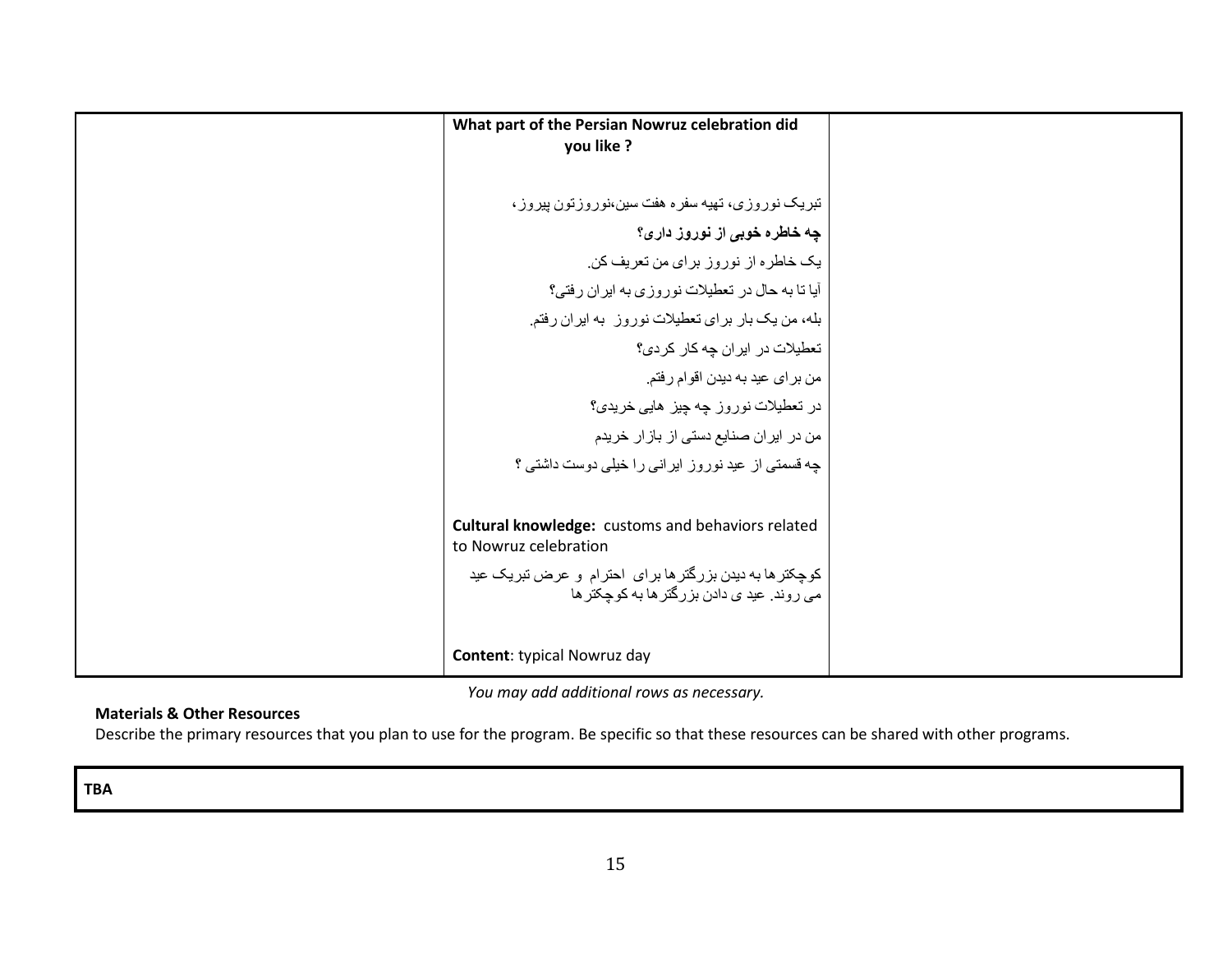# Daily Schedule

 Describe the typical daily schedule for a participant. Consider how to create a program day that creates a blend different types of activities and learning experiences throughout the day. You may add additional rows as necessary.

| <b>TIME FRAME</b>                      | <b>ACTIVITY</b>                                                                                                                                                                                                                                                                                                                                                                                                                |
|----------------------------------------|--------------------------------------------------------------------------------------------------------------------------------------------------------------------------------------------------------------------------------------------------------------------------------------------------------------------------------------------------------------------------------------------------------------------------------|
| $9:00 - 10:20$                         | Please refer to the Speaking and Listening Curriculum.                                                                                                                                                                                                                                                                                                                                                                         |
| $10:20 - 10:30$                        | <b>Break</b>                                                                                                                                                                                                                                                                                                                                                                                                                   |
| 10:30 - 10:40 (Reading Comprehensions) | Opening activates: Instructor will review homework and introduce the<br>objectives of the day (daily schedule will vary).                                                                                                                                                                                                                                                                                                      |
| $10:40 - 12:00$                        | Learning Episodes 1-4 (20 minutes each): Learners will be learning the new<br>lesson through interpersonal, interpretive and presentational modes of<br>communication, such as: reading and writing words and sample texts,<br>matching activities, preparing pictures caption, etc. The teacher will<br>conduct a formative assessment throughout the lesson. He/she will use<br>recasting to correct learners' pronunciation |
| $12:00 - 1:00$                         | Lunch: Learners will take lunch break with their instructors to further<br>immerse in the culture.                                                                                                                                                                                                                                                                                                                             |
| $1:00 - 1:40$                          | Learning Episodes 1-2 (20 minutes each):<br>Opening activates: Learners will watch authentic Persian children movie.<br>Learners will watch Persian authentic movies and discuss their undressing<br>through small group discussions.                                                                                                                                                                                          |